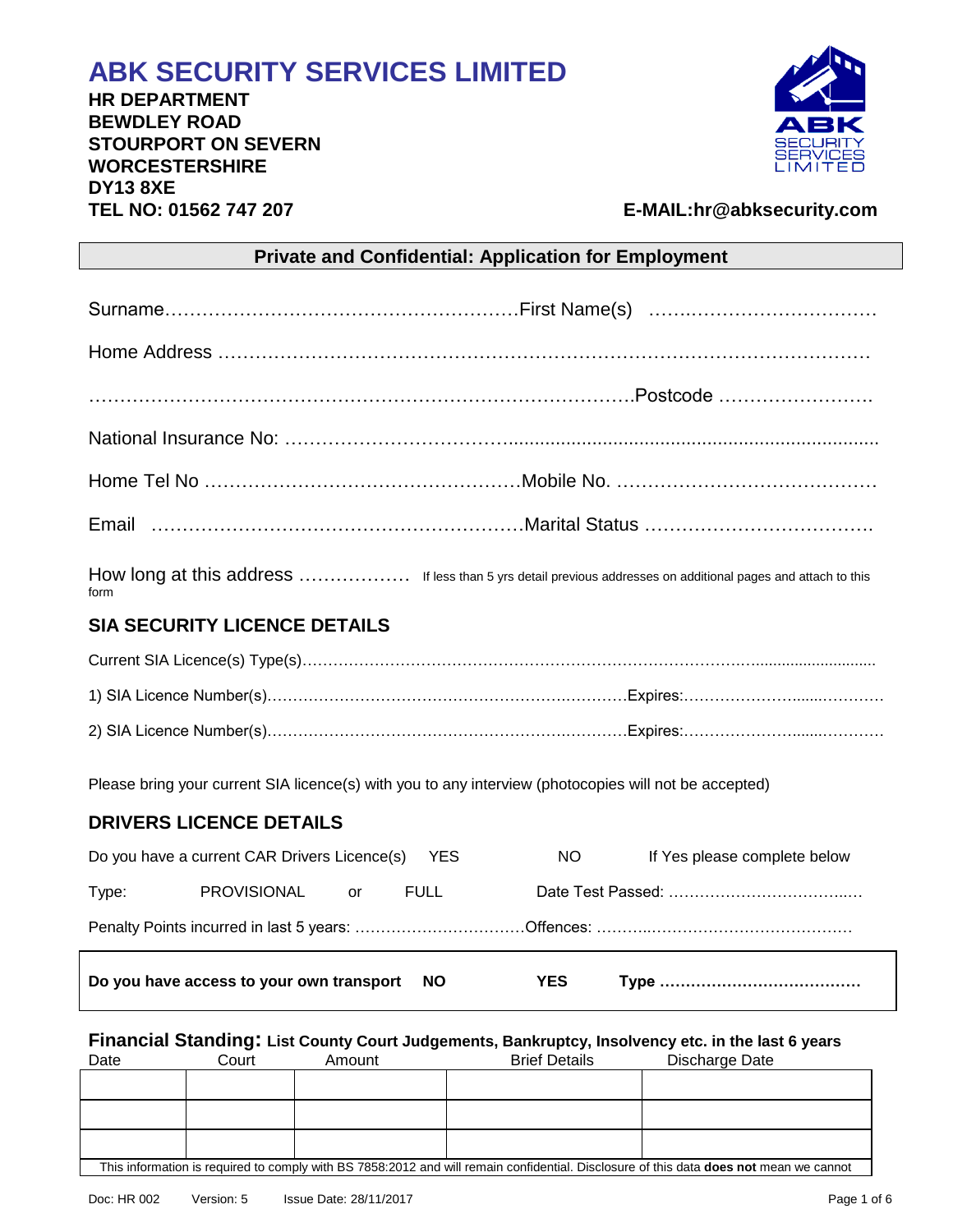#### **EMPLOYMENT HISTORY: WE MUST HAVE A MINIMUM OF 5 YEARS CONTINUOUS HISTORY WITH NO TIME GAPS AT ALL (or back to school leaving age) before we can consider you for employment**. **YOU MUST INCLUDE DETAILS OF ALL PERIODS OF EMPLOYMENT, SELF EMPLOYMENT, UNEMPLOYMENT, EDUCATION, LONG TERM SICKNESS, TRAVELLING, GAP YEARS ETC. Start With Current/Most Recent First**

| <b>START</b><br><b>Month/Year</b> | <b>FINISH</b><br><b>Month/Year</b> | <b>NAME &amp; ADDRESS OF EMPLOYER</b> | <b>JOB TITLE AND</b><br><b>DUTIES</b> | <b>SALARY</b><br><b>START/FINISH</b> |
|-----------------------------------|------------------------------------|---------------------------------------|---------------------------------------|--------------------------------------|
|                                   |                                    |                                       |                                       |                                      |
|                                   |                                    |                                       |                                       |                                      |
| <b>Telephone Number</b>           |                                    |                                       | <b>Reason for Leaving</b>             |                                      |

| <b>Telephone Number</b> |  | <b>Reason for Leaving</b> |  |
|-------------------------|--|---------------------------|--|

| <b>Telephone Number</b> |  | <b>Reason for Leaving</b> |  |
|-------------------------|--|---------------------------|--|

| $\epsilon$              |  |                           |  |
|-------------------------|--|---------------------------|--|
| <b>Telephone Number</b> |  | <b>Reason for Leaving</b> |  |

| b                       |  |                           |  |
|-------------------------|--|---------------------------|--|
| <b>Telephone Number</b> |  | <b>Reason for Leaving</b> |  |

| 6                       |  |                           |  |
|-------------------------|--|---------------------------|--|
| <b>Telephone Number</b> |  | <b>Reason for Leaving</b> |  |

| <b>Telephone Number</b>        |                                                                                                                 | <b>Reason for Leaving</b> |  |
|--------------------------------|-----------------------------------------------------------------------------------------------------------------|---------------------------|--|
|                                |                                                                                                                 |                           |  |
| <b>VETTING &amp; SCREENING</b> |                                                                                                                 |                           |  |
|                                | All applications will be vetted and screened for the previous 5 years. Any failure to provide relevant and      |                           |  |
|                                | accurate information or if supplied information is unsatisfactory we may have no alternative but to reject your |                           |  |
|                                | application and/or withdraw any offer of employment. This is in accordance with BS 7858                         |                           |  |

**YOU MUST THEREFORE SUPPLY ALL THE INFORMATION REQUIRED**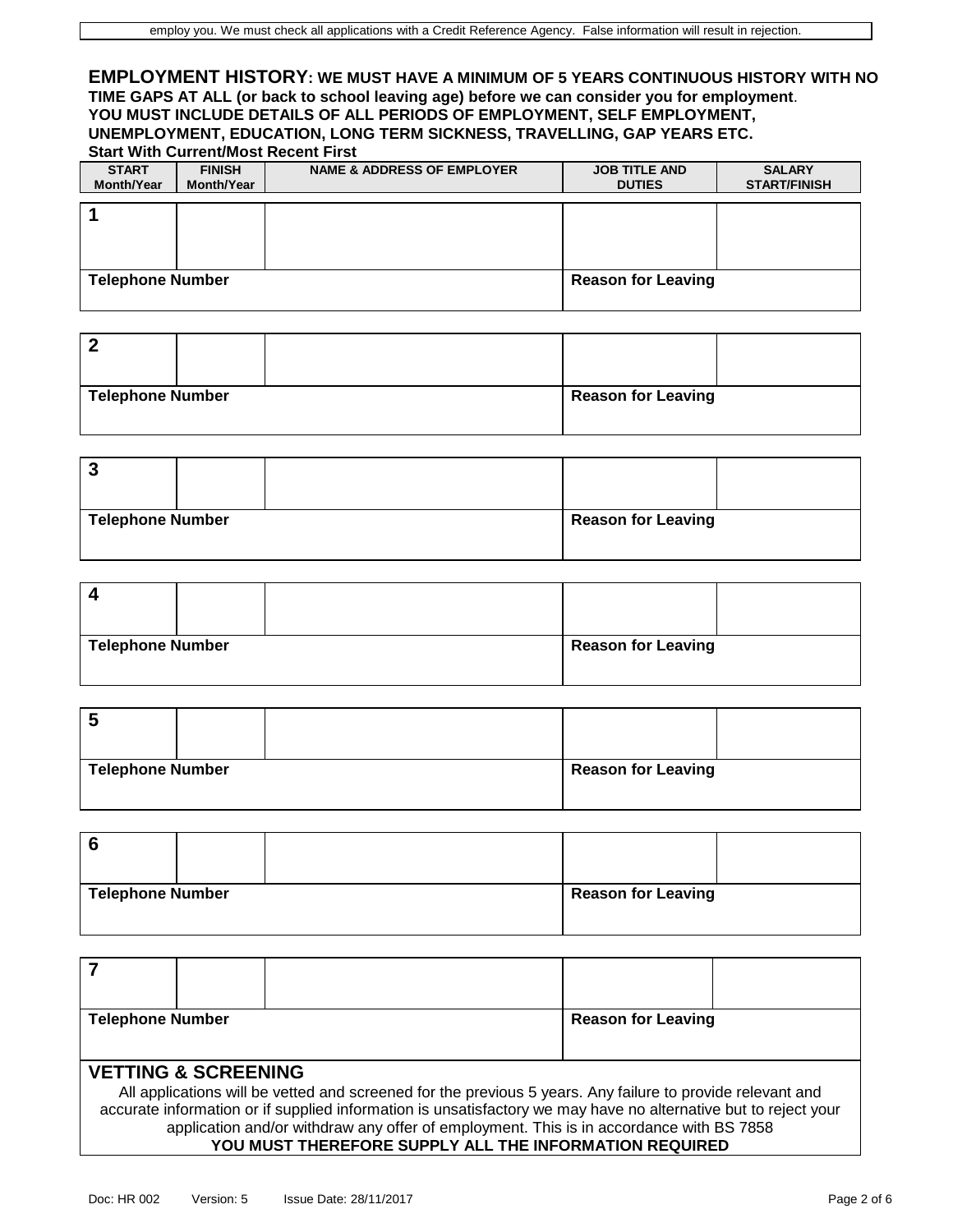# **EDUCATION HISTORY:** Detail all education from 16 years old and qualifications obtained.

| From: mm/yy | To: mm/yy | <b>School/College</b> | <b>Qualifications</b> |
|-------------|-----------|-----------------------|-----------------------|
|             |           |                       |                       |
|             |           |                       |                       |
|             |           |                       |                       |
|             |           |                       |                       |

# **REFERENCES**

**Before we can proceed with your application we require 2 character referees – Not previous Employers, Not persons related to you and Not persons living at your address but both these persons MUST have known you for at least the last 2 years:** Name Address Telephone Specific dates known to you Relationship to you Name Address **Telephone** Specific dates known to you Relationship to you

# **OTHER EMPLOYMENT**

Please list all other employment you would continue to do if you were successful in obtaining employment

### **LEISURE**

Please note here your leisure interests and hobbies and to what level you pursue them

# **CRIMINAL RECORD**

State any Criminal convictions (subject to Rehabilitation of Offenders Act 1974)

#### **If none please state "NONE" DO NOT LEAVE THIS QUESTION UNANSWERED**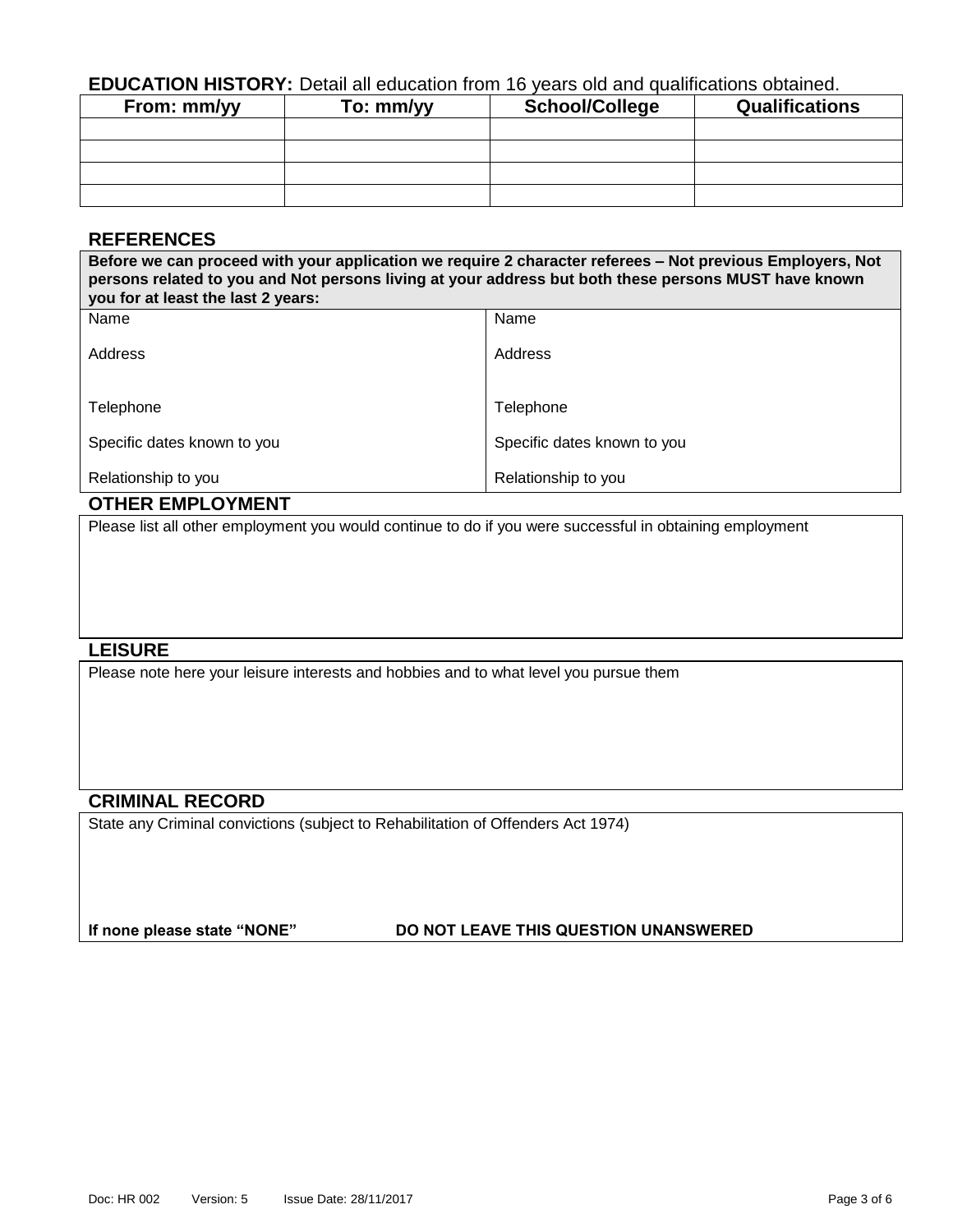# **DECLARATION BY APPLICANT**

I agree not to divulge any information however acquired relating to the Company, its Business or its Customers to any other Person, Company or Organisation without written consent from the Company either during or after employment is determined.

I have detailed my previous 5 years history and consent to the company contacting such persons including character references as necessary to verify those details in accordance with British Standards 7858.

I AGREE / I DO NOT AGREE, to my present employer being contacted BEFORE an offer of employment is made. I understand my present employer will be contacted after an offer of conditional employment is accepted by me.

I agree to abide by the rules and procedures of the company at all times and agree to a personal search as and when required.

I agree to attend Training Courses and /or First Aid training appropriate to my employment as identified and mutually agreed by the company and myself.

I consent to a medical examination including drug testing carried out by a company nominated Doctor if required.

I understand that any offer of employment is subject to completion of a satisfactory screening process.

I understand that any offer of employment is subject to12 weeks provisional screening period.

I understand that if any information I have provided on this form is subsequently found to be false or misleading I will be liable to disciplinary procedures that could result in summary dismissal.

I confirm that if I commence employment with your company and if I am currently registered as unemployed, I will inform the relevant authorities of my revised employment status. I accept this is my responsibility.

I understand that, and consent to, a Credit Reference Check being carried out to establish my personal financial history and rating, this is in line with the requirements of the screening process (BS 7858)

I accept that it is my responsibility to renew and/or retain an SIA Licence (if required for my role) as this a legal requirement for employment within the designated security sector, failure to do so for any reason will result in the termination of my employment.

I agree to inform you and the SIA of any change of my address.

I CONFIRM THAT I HAVE READ THE ABOVE DECLARATION IN FULL AND THAT ALL INFORMATION PROVIDED BY ME ON THIS APPLICATION FORM IS TRUE AND CORRECT TO THE BEST OF MY KNOWLEDGE.

**SIGNATURE OF APPLICANT…………………………..………… NAME…………..……………… DATE…….......………**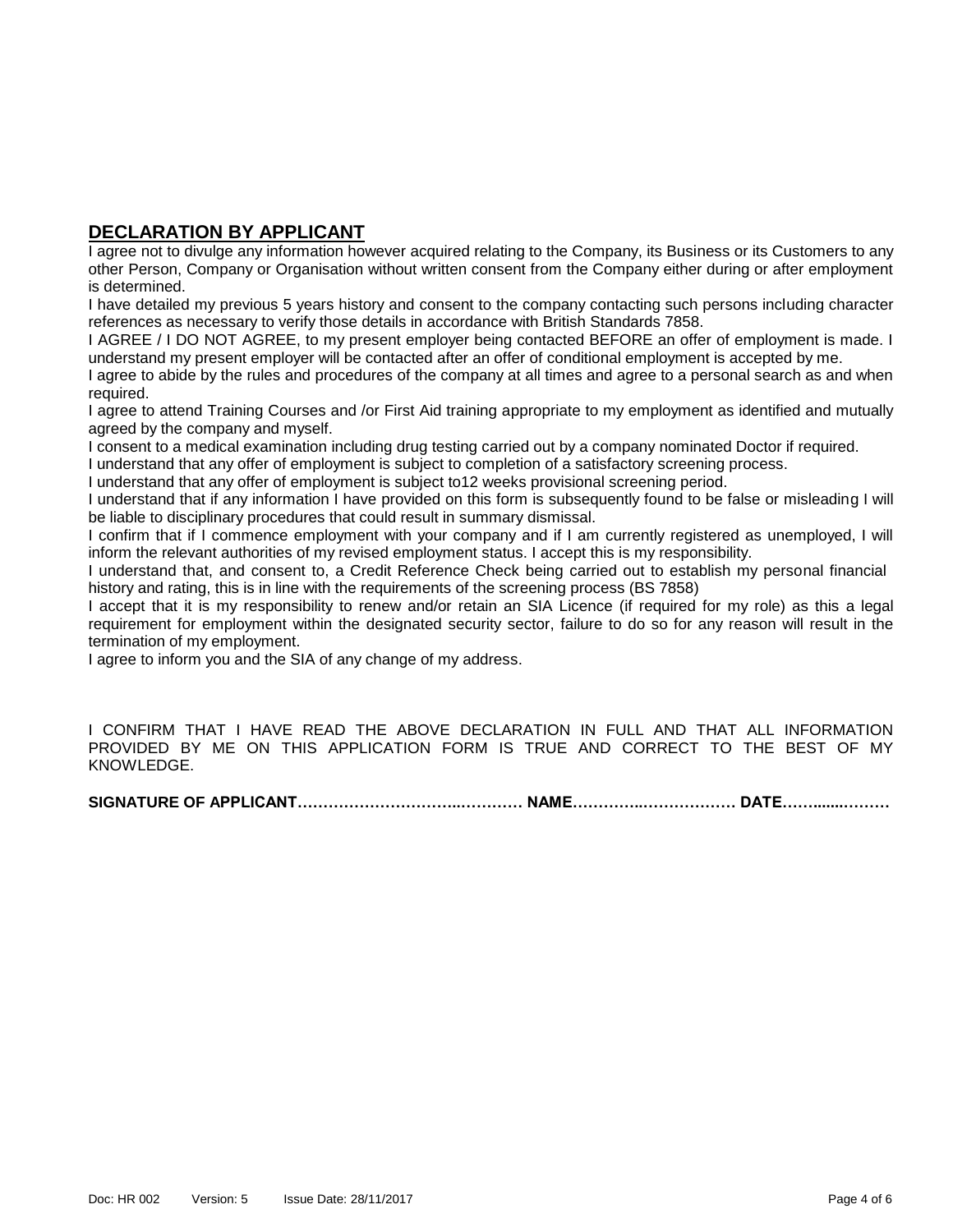**Physical Specification:** The following section describes the physical attributes you will need to possess to fulfil the role of a Security Officer

| <b>Necessary Attributes</b>                           | Details of any adjustments you would require us to make |
|-------------------------------------------------------|---------------------------------------------------------|
| Security Officers need to be agile and possess        |                                                         |
| reasonable fitness levels to enable them to carry out |                                                         |
| regular patrols sometimes over uneven terrain         |                                                         |
| Security Officers may need to recognise various       |                                                         |
| colours and shades. As Reports need to specify        |                                                         |
| specifics colours of vehicles and clothing etc.       |                                                         |
| Security Officers may have to work in environments    |                                                         |
| that include strobe lighting, dark lighting, bright   |                                                         |
| lights, noise, dust etc.                              |                                                         |
| Security Officers work for long periods as Lone       |                                                         |
| Workers with telephone support only. This may         |                                                         |
| cause anxiety and stress in some scenarios.           |                                                         |
| Security Officers may face stressful situations and   |                                                         |
| or incidents therefore ability to remain calm and     |                                                         |
| manage conflict resolution is fundamental             |                                                         |
| A Security Officers sensory awareness is vital to     |                                                         |
| personal safety and safety of others. Good Sight,     |                                                         |
| Smell and Hearing capabilities are important.         |                                                         |
| Security Officers routines are often irregular        |                                                         |
| therefore this may impact on any time specific        |                                                         |
| medication or treatments.                             |                                                         |
|                                                       |                                                         |

**We are committed to providing Equality in all aspects of our employment process so please list any adjustments in the right hand column or in a separate attached covering letter that you require us to adopt that would enable you to carry out your duties as safely as possible. We shall not use this information in any decision making process in relation to your application.** 

| Please give details of any days/hours/shifts you cannot work                                                                                                        |              |        |         |  |  |  |
|---------------------------------------------------------------------------------------------------------------------------------------------------------------------|--------------|--------|---------|--|--|--|
| Please give details of any holiday commitments already booked or planned                                                                                            |              |        |         |  |  |  |
| Date                                                                                                                                                                | Period       | Reason |         |  |  |  |
| Bank Account Details (This can be provided upon commencement of employment if preferred)<br><b>Account Name</b><br>Sort Code<br>Account No<br><b>Branch Address</b> |              |        |         |  |  |  |
| Name and Address of Contact in cases of Emergency<br>Name                                                                                                           | Relationship |        | Address |  |  |  |
| Tel No                                                                                                                                                              |              |        |         |  |  |  |

**Uniform: To allow us to order you a uniform please supply the following measurements.**

| <b>CHEST=</b> | <b>WAIST=</b> | <b>INSIDE LEG=</b> | <b>COLLAR=</b> |
|---------------|---------------|--------------------|----------------|
|               |               |                    |                |